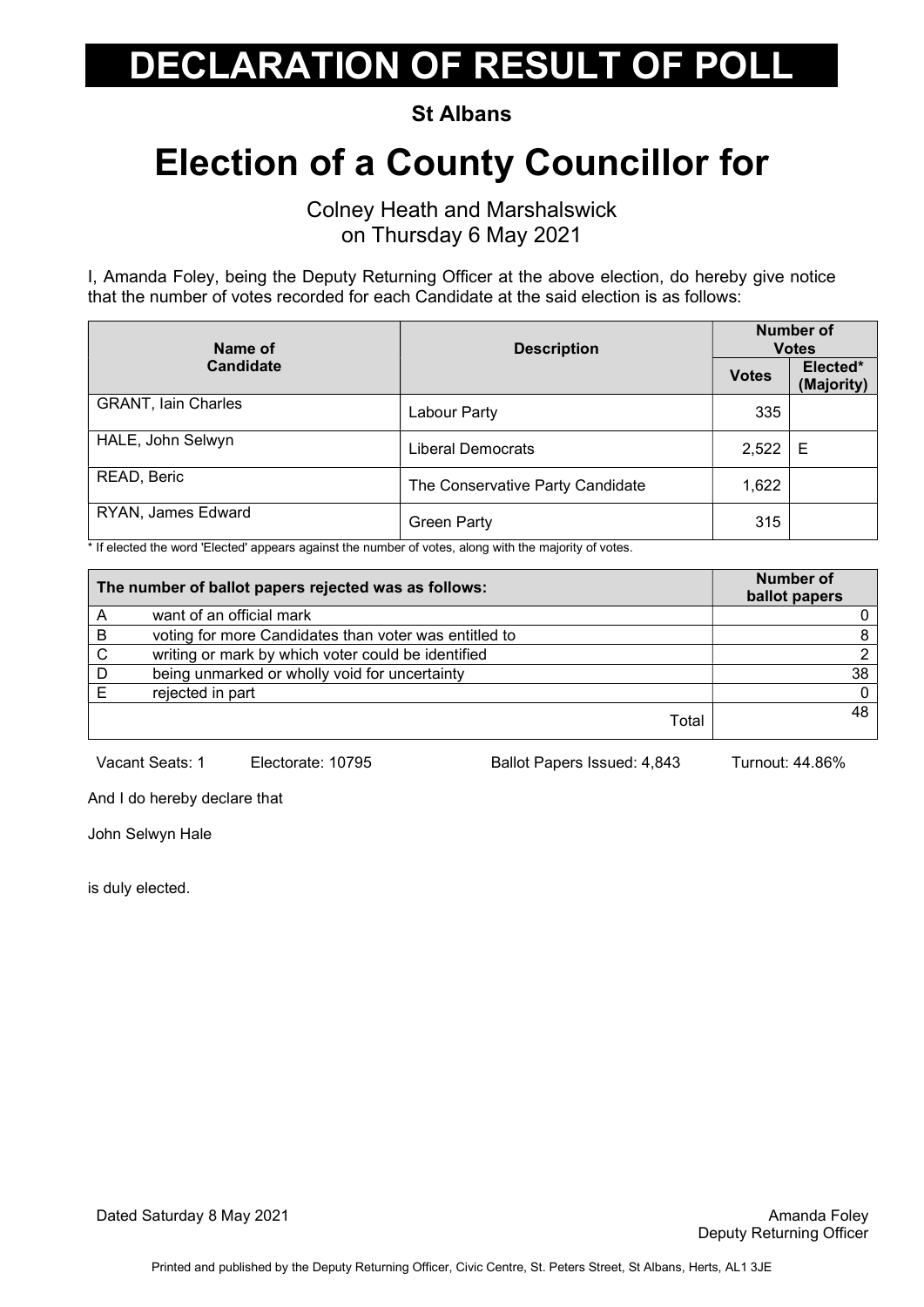St Albans

### Election of a County Councillor for

Harpenden North East on Thursday 6 May 2021

I, Amanda Foley, being the Deputy Returning Officer at the above election, do hereby give notice that the number of votes recorded for each Candidate at the said election is as follows:

| Name of                                                                                                                                                             | <b>Description</b>               |              | <b>Number of</b><br><b>Votes</b> |
|---------------------------------------------------------------------------------------------------------------------------------------------------------------------|----------------------------------|--------------|----------------------------------|
| <b>Candidate</b>                                                                                                                                                    |                                  | <b>Votes</b> | Elected*<br>(Majority)           |
| DE KORT, Paul David                                                                                                                                                 | Liberal Democrats                | 2,063        | Е                                |
| GILL, James Nathaniel                                                                                                                                               | Labour Party                     | 420          |                                  |
| VINTHER, Nina Mai                                                                                                                                                   | <b>Green Party</b>               | 435          |                                  |
| WILLIAMS, John David<br>commonly known as WILLIAMS, David<br>t If alacted the werd 'Elected' concern conjuct the number of veter, along with the mojerity of veter, | The Conservative Party Candidate | 2,022        |                                  |

If elected the word 'Elected' appears against the number of votes, along with the majority of votes.

| The number of ballot papers rejected was as follows: |                                                       | <b>Number of</b><br>ballot papers |
|------------------------------------------------------|-------------------------------------------------------|-----------------------------------|
|                                                      | want of an official mark                              |                                   |
| B                                                    | voting for more Candidates than voter was entitled to | 12                                |
| C                                                    | writing or mark by which voter could be identified    |                                   |
|                                                      | being unmarked or wholly void for uncertainty         | 56                                |
|                                                      | rejected in part                                      |                                   |
|                                                      | Total                                                 | 68                                |

Vacant Seats: 1 Electorate: 11245 Ballot Papers Issued: 5,012 Turnout: 44.57%

And I do hereby declare that

Paul David De Kort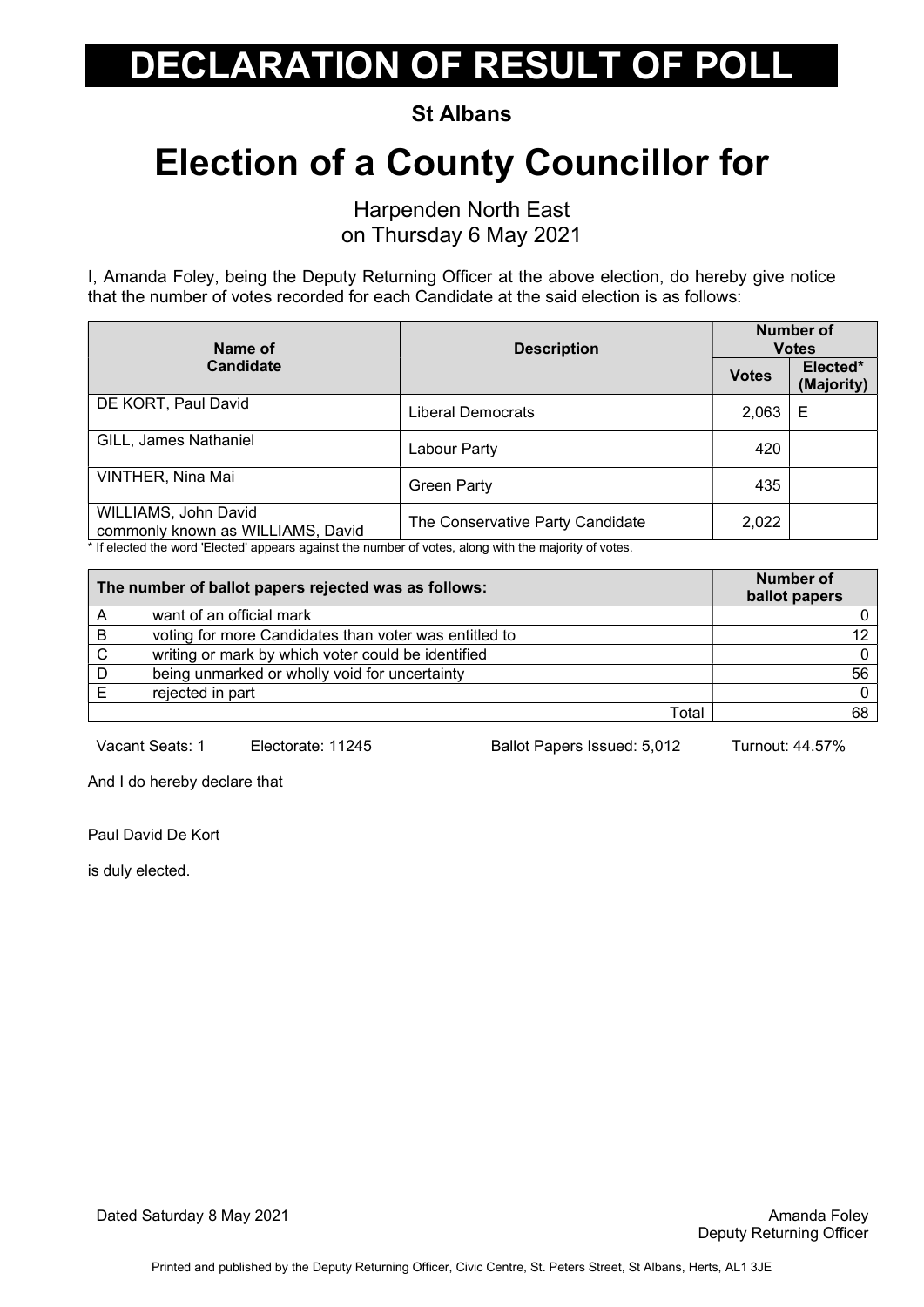St Albans

### Election of a County Councillor for

Harpenden Rural on Thursday 6 May 2021

I, Amanda Foley, being the Deputy Returning Officer at the above election, do hereby give notice that the number of votes recorded for each Candidate at the said election is as follows:

| Name of                                                             | <b>Description</b>               |              | Number of<br><b>Votes</b> |
|---------------------------------------------------------------------|----------------------------------|--------------|---------------------------|
| <b>Candidate</b>                                                    |                                  | <b>Votes</b> | Elected*<br>(Majority)    |
| <b>BARRETT, Stephen James</b>                                       | Liberal Democrats                | 1,253        |                           |
| <b>BREWSTER, Anne Patricia</b><br>commonly known as BREWSTER, Annie | The Conservative Party Candidate | 2,883        | Е                         |
| <b>THOMAS, Dorothy Mary</b><br>commonly known as THOMAS, Dee        | <b>Green Party</b>               | 341          |                           |
| VEGRO, Symon                                                        | Labour Party                     | 531          |                           |

\* If elected the word 'Elected' appears against the number of votes, along with the majority of votes.

| The number of ballot papers rejected was as follows: |                                                       | <b>Number of</b><br>ballot papers |
|------------------------------------------------------|-------------------------------------------------------|-----------------------------------|
|                                                      | want of an official mark                              |                                   |
| B                                                    | voting for more Candidates than voter was entitled to | 6.                                |
| C                                                    | writing or mark by which voter could be identified    |                                   |
| D                                                    | being unmarked or wholly void for uncertainty         | 33                                |
|                                                      | rejected in part                                      |                                   |
|                                                      | Total                                                 | 39                                |

Vacant Seats: 1 Electorate: 11211 Ballot Papers Issued: 5,049 Turnout: 45.04%

And I do hereby declare that

Anne Patricia Brewster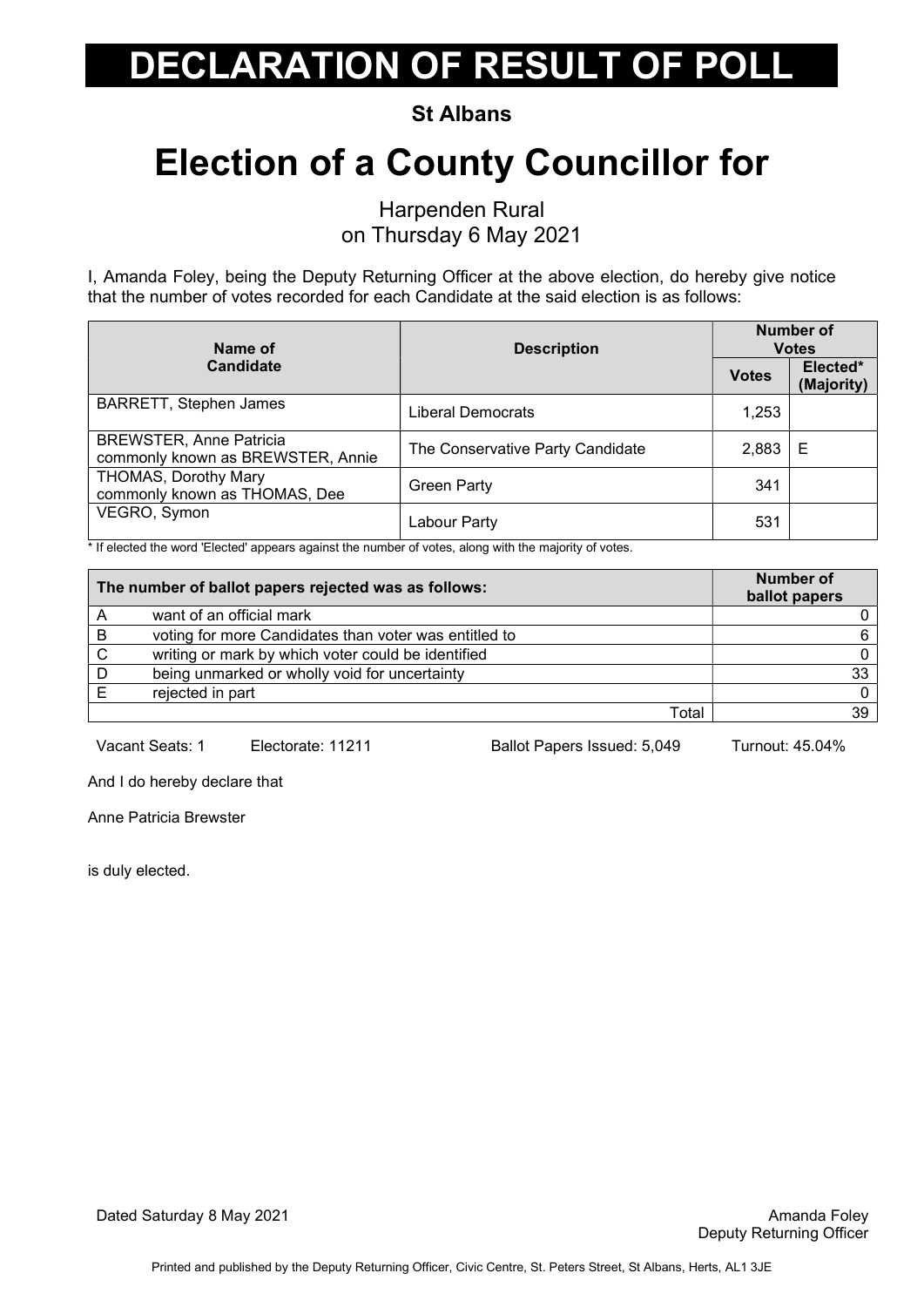St Albans

### Election of a County Councillor for

Harpenden South West on Thursday 6 May 2021

I, Amanda Foley, being the Deputy Returning Officer at the above election, do hereby give notice that the number of votes recorded for each Candidate at the said election is as follows:

| Name of                    | <b>Description</b>               |              | Number of<br><b>Votes</b> |
|----------------------------|----------------------------------|--------------|---------------------------|
| <b>Candidate</b>           |                                  | <b>Votes</b> | Elected*<br>(Majority)    |
| HERITAGE, Teresa Catherine | The Conservative Party Candidate | 2942         | Elected                   |
| PHILLIPS, Jeffrey Kyndon   | Liberal Democrats                | 1325         |                           |
| RILEY, Kyle Douglas        | <b>Green Party</b>               | 654          |                           |
| SPIRI, Linda Ann           | Labour Party                     | 453          |                           |

\* If elected the word 'Elected' appears against the number of votes, along with the majority of votes.

| The number of ballot papers rejected was as follows: |                                                       | <b>Number of</b><br>ballot papers |
|------------------------------------------------------|-------------------------------------------------------|-----------------------------------|
|                                                      | want of an official mark                              |                                   |
| B                                                    | voting for more Candidates than voter was entitled to | 12                                |
| C                                                    | writing or mark by which voter could be identified    |                                   |
| D                                                    | being unmarked or wholly void for uncertainty         | 31                                |
|                                                      | rejected in part                                      |                                   |
|                                                      | Total                                                 | 43                                |

Vacant Seats: 1 Electorate: 11555 Ballot Papers Issued: 5414 Turnout: 46.85%

And I do hereby declare that

Teresa Catherine Heritage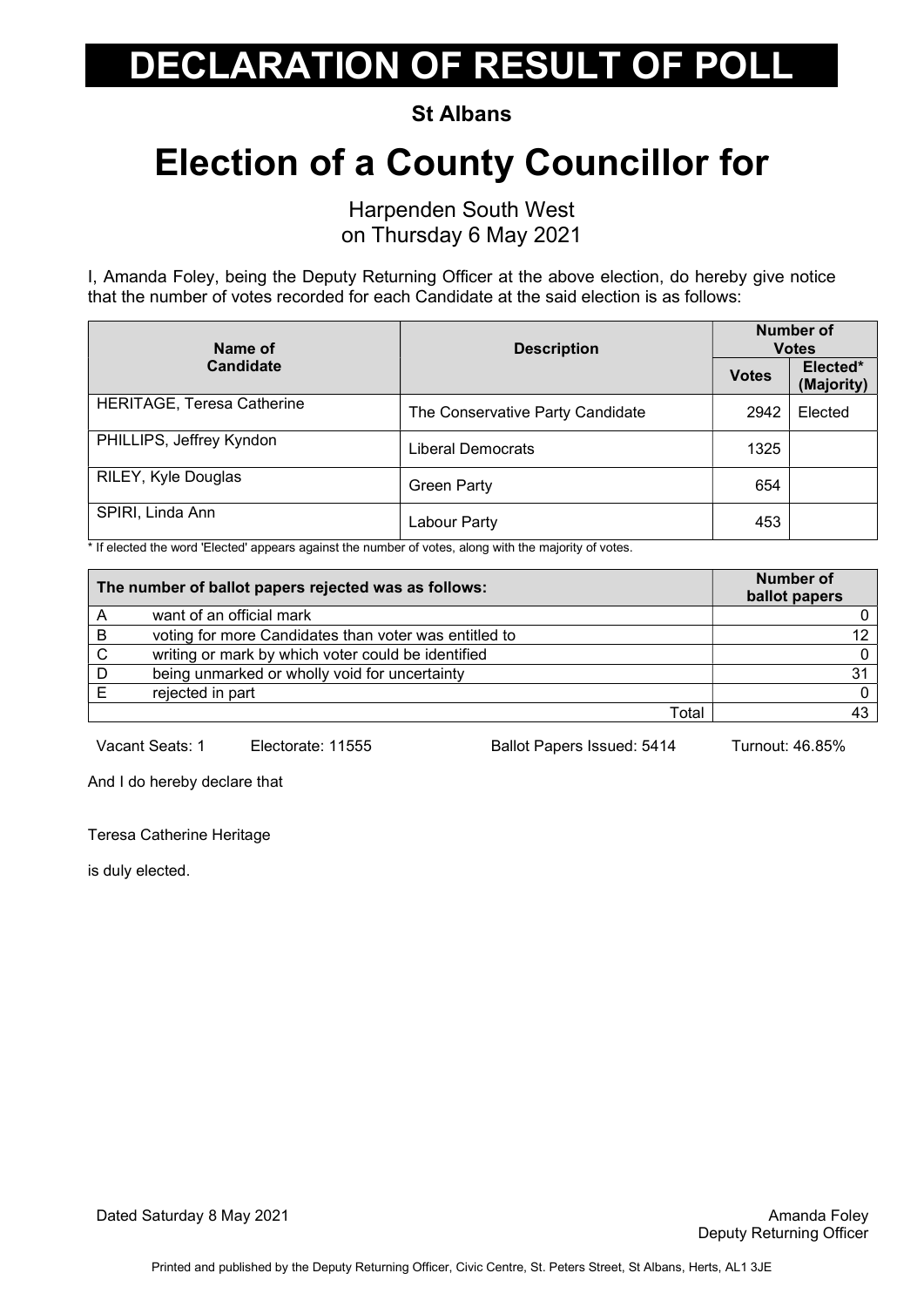St Albans

### Election of a County Councillor for

London Colney on Thursday 6 May 2021

I, Amanda Foley, being the Deputy Returning Officer at the above election, do hereby give notice that the number of votes recorded for each Candidate at the said election is as follows:

| Name of                                                         | <b>Description</b>               |              | Number of<br><b>Votes</b> |
|-----------------------------------------------------------------|----------------------------------|--------------|---------------------------|
| <b>Candidate</b>                                                |                                  | <b>Votes</b> | Elected*<br>(Majority)    |
| <b>FISHER, Matthew Robert</b><br>commonly known as FISHER, Matt | <b>Green Party</b>               | 265          |                           |
| GORDON, Etheldreda Mary<br>commonly known as GORDON, `Dreda     | Labour Party                     | 948          |                           |
| NEEDHAM, Elizabeth Ann<br>commonly known as NEEDHAM, Liz        | Liberal Democrats                | 803          |                           |
| TALLON, Sarah Georgina                                          | The Conservative Party Candidate | 1,153        | Е                         |

\* If elected the word 'Elected' appears against the number of votes, along with the majority of votes.

| The number of ballot papers rejected was as follows: |                                                       | <b>Number of</b><br>ballot papers |
|------------------------------------------------------|-------------------------------------------------------|-----------------------------------|
|                                                      | want of an official mark                              |                                   |
| B                                                    | voting for more Candidates than voter was entitled to |                                   |
| C                                                    | writing or mark by which voter could be identified    |                                   |
| D                                                    | being unmarked or wholly void for uncertainty         | 15                                |
|                                                      | rejected in part                                      |                                   |
|                                                      | Total                                                 | 26                                |

Vacant Seats: 1 Electorate: 9262 Ballot Papers Issued: 3,195 Turnout: 34.50%

And I do hereby declare that

Sarah Georgina Tallon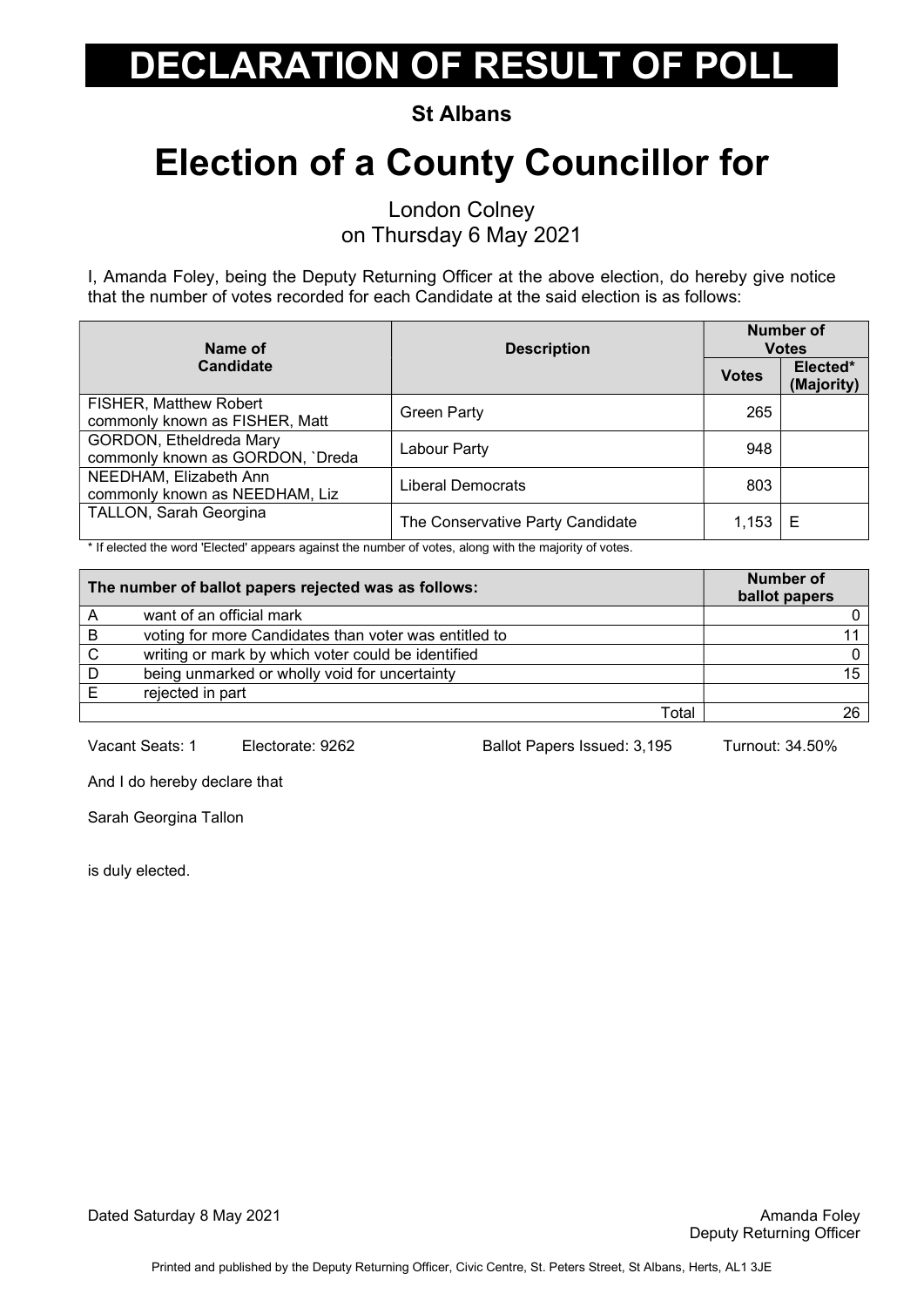St Albans

### Election of a County Councillor for

St Albans Central on Thursday 6 May 2021

I, Amanda Foley, being the Deputy Returning Officer at the above election, do hereby give notice that the number of votes recorded for each Candidate at the said election is as follows:

| Name of                                                       | <b>Description</b>               | <b>Number of</b><br><b>Votes</b> |                        |
|---------------------------------------------------------------|----------------------------------|----------------------------------|------------------------|
| <b>Candidate</b>                                              |                                  | <b>Votes</b>                     | Elected*<br>(Majority) |
| ALLAN, David                                                  | Labour Party                     | 509                              |                        |
| CALLÉ, Georgina Elizabeth<br>commonly known as CALLÉ, Georgie | The Conservative Party Candidate | 923                              |                        |
| <b>WHITE, Christopher James</b>                               | Liberal Democrats                | 3461                             | Elected                |
| WHITTOME, Candida Jane<br>commonly known as WHITTOME, Candy   | The Green Party                  | 666                              |                        |

If elected the word 'Elected' appears against the number of votes, along with the majority of votes.

| The number of ballot papers rejected was as follows: |                                                       | Number of<br>ballot papers |
|------------------------------------------------------|-------------------------------------------------------|----------------------------|
|                                                      | want of an official mark                              |                            |
| B                                                    | voting for more Candidates than voter was entitled to | 10                         |
| C                                                    | writing or mark by which voter could be identified    |                            |
| D                                                    | being unmarked or wholly void for uncertainty         | 3'                         |
|                                                      | rejected in part                                      |                            |
|                                                      | Total                                                 |                            |

Vacant Seats: 1 Electorate: 12190 Ballot Papers Issued: 5600 Turnout: 45.94%

And I do hereby declare that

Christopher James White

is duly elected.

Dated Saturday 8 May 2021 **Amanda Foley Amanda Foley** Amanda Foley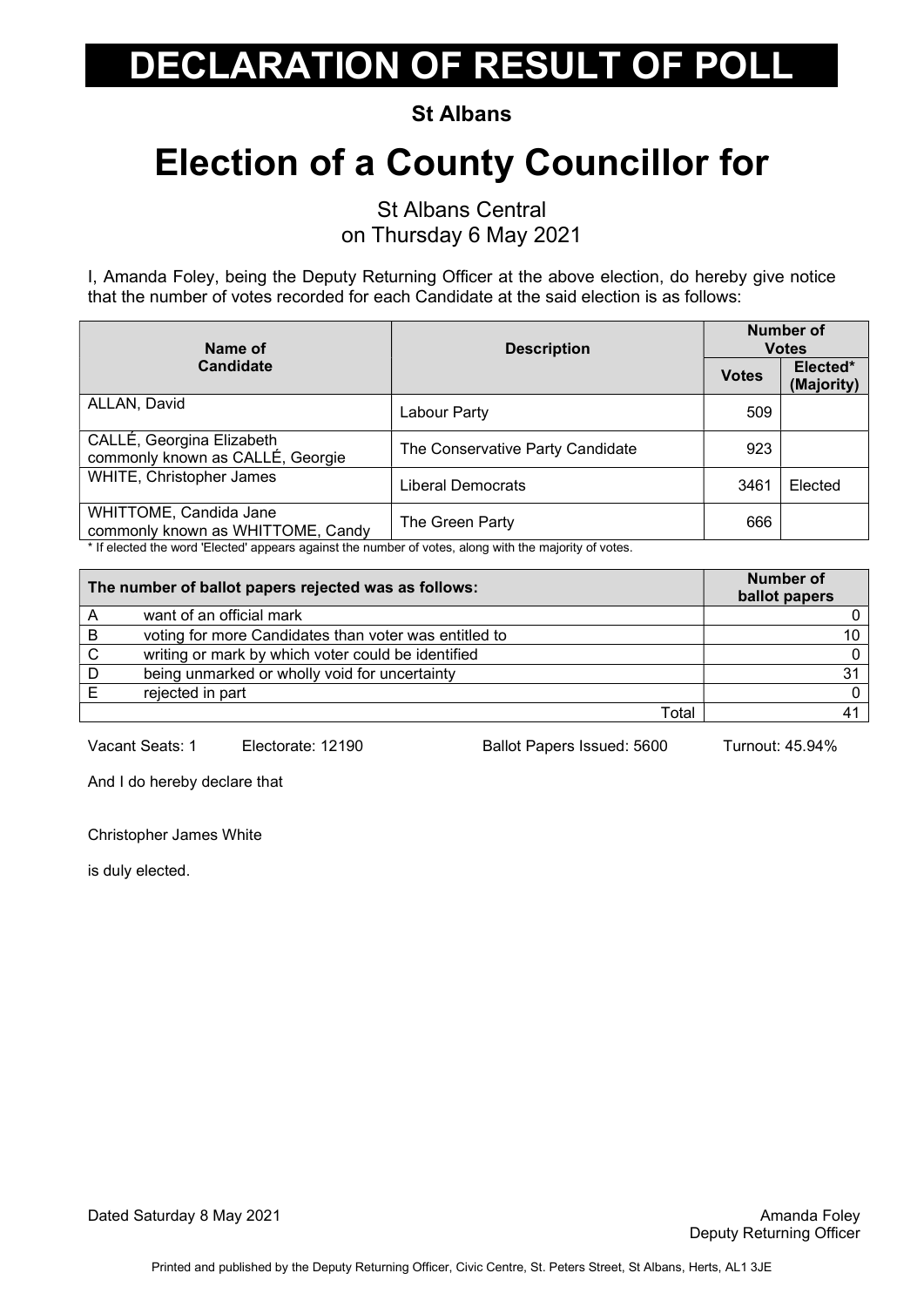St Albans

### Election of a County Councillor for

St Albans East

on Thursday 6 May 2021

I, Amanda Foley, being the Deputy Returning Officer at the above election, do hereby give notice that the number of votes recorded for each Candidate at the said election is as follows:

| Name of<br><b>Candidate</b>                                | <b>Description</b>               | Number of<br><b>Votes</b> |                        |
|------------------------------------------------------------|----------------------------------|---------------------------|------------------------|
|                                                            |                                  | <b>Votes</b>              | Elected*<br>(Majority) |
| <b>CURTHOYS, Richard</b>                                   | The Conservative Party Candidate | 960                       |                        |
| <b>HALL, Caroline Mary</b><br>commonly known as HALL, Caro | <b>Green Party</b>               | 391                       |                        |
| PATON, John Mackenzie                                      | Labour Party                     | 551                       |                        |
| ROWLANDS, Anthony Francis                                  | Liberal Democrats                | 3014                      | Elected                |

\* If elected the word 'Elected' appears against the number of votes, along with the majority of votes.

| The number of ballot papers rejected was as follows: |                                                       | Number of<br>ballot papers |
|------------------------------------------------------|-------------------------------------------------------|----------------------------|
|                                                      | want of an official mark                              |                            |
| B                                                    | voting for more Candidates than voter was entitled to |                            |
| C                                                    | writing or mark by which voter could be identified    |                            |
| D                                                    | being unmarked or wholly void for uncertainty         | 32                         |
|                                                      | rejected in part                                      |                            |
|                                                      | Total                                                 |                            |

Vacant Seats: 1 Electorate: 11040 Ballot Papers Issued: 4957 Turnout: 44.90%

And I do hereby declare that

Anthony Frances Rowlands

is duly elected.

Dated Saturday 8 May 2021 **Amanda Foley Amanda Foley** Amanda Foley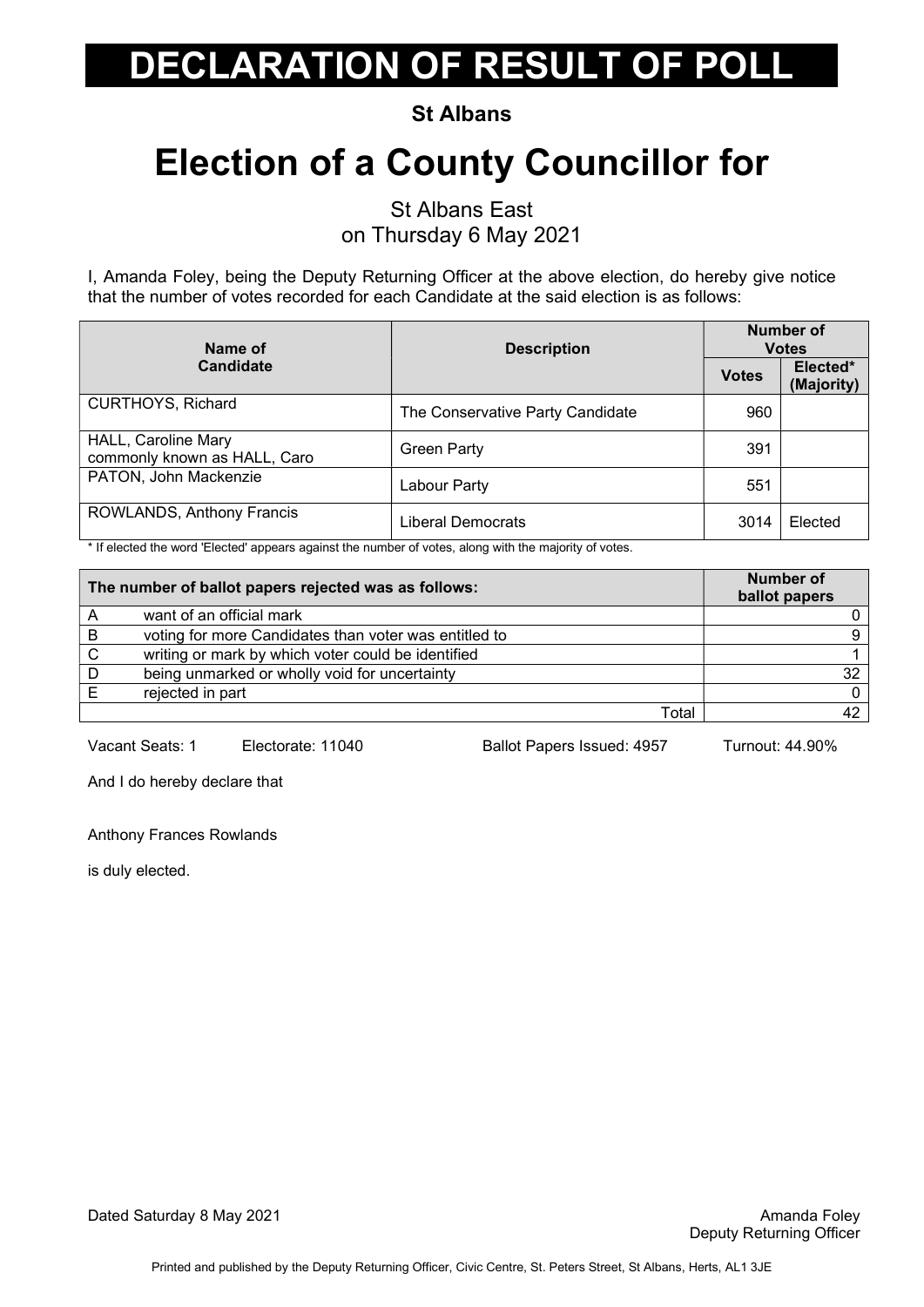St Albans

## Election of a County Councillor for

St Albans North on Thursday 6 May 2021

I, Amanda Foley, being the Deputy Returning Officer at the above election, do hereby give notice that the number of votes recorded for each Candidate at the said election is as follows:

| Name of<br><b>Description</b><br><b>Candidate</b>     | Number of<br><b>Votes</b>        |              |                        |
|-------------------------------------------------------|----------------------------------|--------------|------------------------|
|                                                       |                                  | <b>Votes</b> | Elected*<br>(Majority) |
| CAMPBELL, Helen Rosemary                              | Liberal Democrats                | 2839         | Elected                |
| DURANT-TAYLOR, Danielle Louise                        | <b>Green Party</b>               | 374          |                        |
| GAYGUSUZ, Mehmet<br>commonly known as GAYGUSUZ, Salih | The Conservative Party Candidate | 1256         |                        |
| NEWMARK, Jeremy                                       | Labour and Co-operative Party    | 628          |                        |
| <b>THURSTON, David Eric</b>                           | <b>Reform UK</b>                 | 72           |                        |

\* If elected the word 'Elected' appears against the number of votes, along with the majority of votes.

| The number of ballot papers rejected was as follows: |                                                       | Number of<br>ballot papers |
|------------------------------------------------------|-------------------------------------------------------|----------------------------|
|                                                      | want of an official mark                              |                            |
| B                                                    | voting for more Candidates than voter was entitled to |                            |
| C                                                    | writing or mark by which voter could be identified    |                            |
|                                                      | being unmarked or wholly void for uncertainty         | 13.                        |
|                                                      | rejected in part                                      |                            |
|                                                      | Total                                                 |                            |

Vacant Seats: 1 Electorate: 10561 Ballot Papers Issued: 5190 Turnout: 49.14%

And I do hereby declare that

Helen Rosemary Campbell

is duly elected.

Dated Saturday 8 May 2021 **Amanda Foley Contract Contract Contract Contract Contract Contract Contract Contract Contract Contract Contract Contract Contract Contract Contract Contract Contract Contract Contract Contract**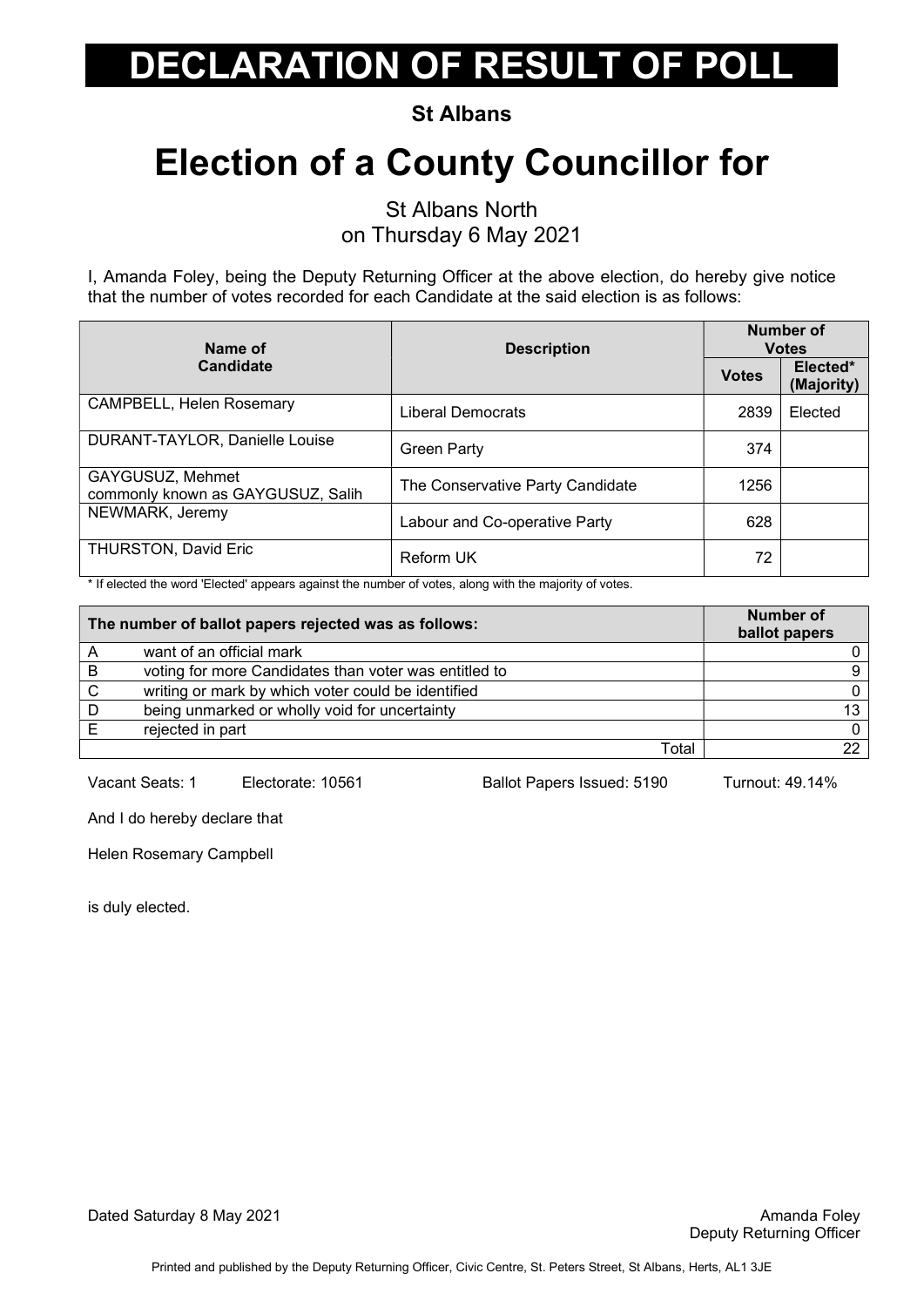St Albans

## Election of a County Councillor for

St Albans South on Thursday 6 May 2021

I, Amanda Foley, being the Deputy Returning Officer at the above election, do hereby give notice that the number of votes recorded for each Candidate at the said election is as follows:

| Name of                                                                               | <b>Description</b><br><b>Candidate</b> | Number of<br><b>Votes</b> |                        |
|---------------------------------------------------------------------------------------|----------------------------------------|---------------------------|------------------------|
|                                                                                       |                                        | <b>Votes</b>              | Elected*<br>(Majority) |
| <b>BUTCHART, Andrew Scot</b>                                                          | Reform UK                              | 80                        |                        |
| DEVI, Susan                                                                           | The Conservative Party Candidate       | 1174                      |                        |
| LITTLEWOOD, Jonathan James<br>commonly known as LITTLEWOOD, Jon                       | <b>Green Party</b>                     | 309                       |                        |
| SMITH, Janet                                                                          | Labour Party                           | 610                       |                        |
| <b>WALKINGTON, Alexander Stuart Burnett</b><br>commonly known as WALKINGTON,<br>Sandy | Liberal Democrats                      | 3575                      | Elected                |

\* If elected the word 'Elected' appears against the number of votes, along with the majority of votes.

| The number of ballot papers rejected was as follows: |                                                       | <b>Number of</b><br>ballot papers |
|------------------------------------------------------|-------------------------------------------------------|-----------------------------------|
| A                                                    | want of an official mark                              |                                   |
| B                                                    | voting for more Candidates than voter was entitled to | 12.                               |
| C                                                    | writing or mark by which voter could be identified    |                                   |
| D                                                    | being unmarked or wholly void for uncertainty         | 38                                |
|                                                      | rejected in part                                      |                                   |
|                                                      | Total                                                 |                                   |

Vacant Seats: 1 Electorate: 11167 Ballot Papers Issued: 5793 Turnout: 51.88%

And I do hereby declare that

#### Alexander Stuart Burnett Walkington

is duly elected.

Dated Saturday 8 May 2021 **Amanda Foley Amanda Foley** Amanda Foley